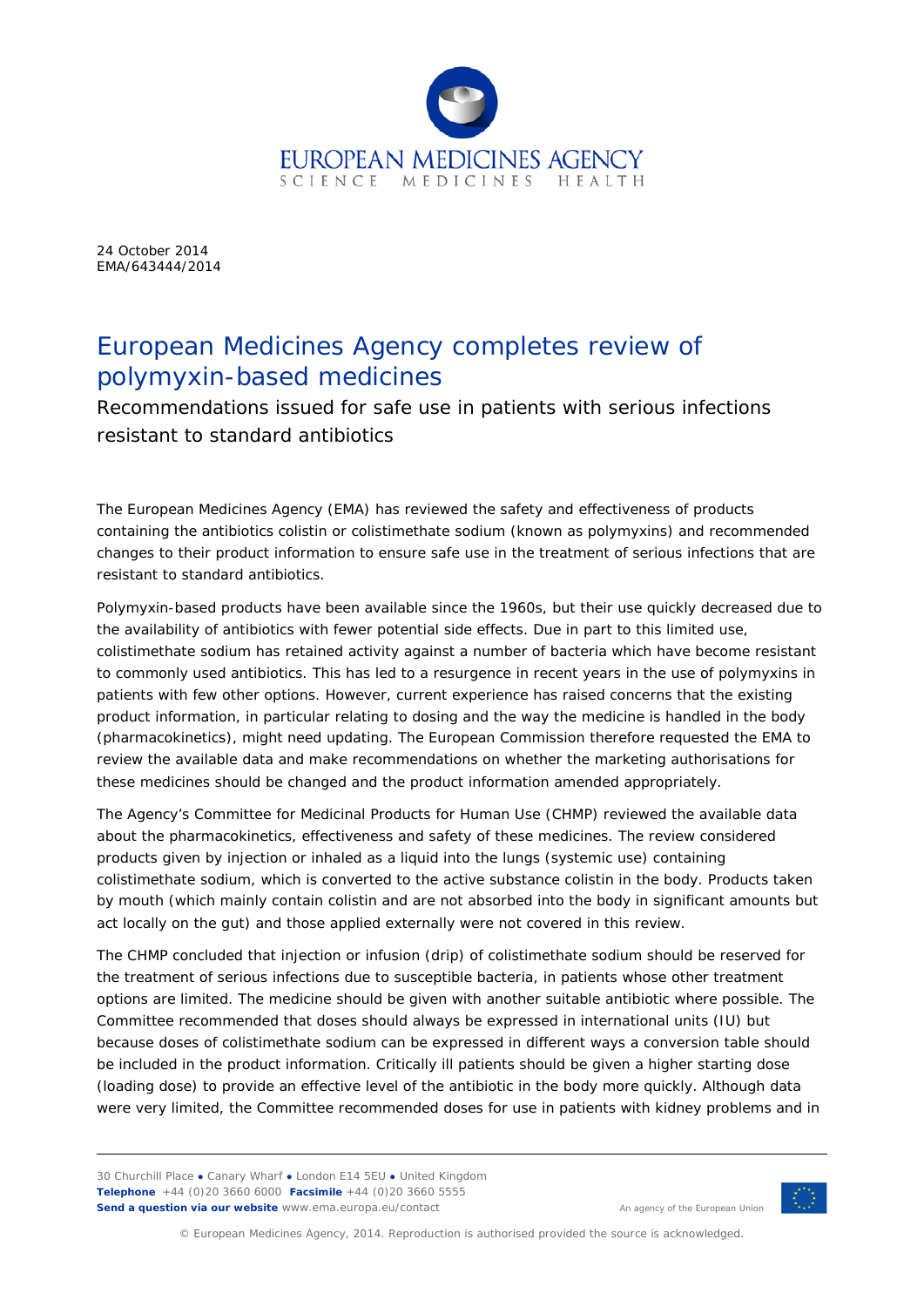children, and provided guidance on dosage in adults when given directly into fluid surrounding the brain or spinal cord (intrathecal or intraventricular injection).

CHMP concluded that colistimethate sodium may also be given by inhalation or in a nebuliser to treat ongoing (chronic) infections with the bacterium *Pseudomonas aeruginosa* in patients with cystic fibrosis. (Products for inhalation as a dry powder have a different dosage and distribution in the body, and were not affected by the conclusions of the review.)

The CHMP opinion will now be forwarded to the European Commission, which will issue a final decision in due course.

### **Information to patients**

- Colistin and colistimethate sodium are older antibiotics (belonging to the class called polymyxins) that are sometimes used for infections that have become resistant to newer treatments. Colistimethate sodium is given by injection or inhaled, and becomes colistin inside the body.
- The available information on colistimethate sodium has been reviewed and recommendations have been made on its safe use and appropriate dosage.
- Injection or infusion (drip) of colistimethate sodium should only be used to treat serious infections in patients with few other treatment options, normally combined with another antibiotic. Colistimethate sodium may also be inhaled as a liquid vapour to treat lung infection in patients with cystic fibrosis.
- The product information for medicines containing colistimethate sodium will be updated as required to take these recommendations into account.
- Patients who have any questions about their treatment should consult their doctor or pharmacist.

#### **Information to healthcare professionals**

The Agency's recommendations are based on a review of the available clinical, pharmacological and pharmacokinetic data, although significant gaps still exist, particularly with regard to the pharmacokinetics in special populations such as children and patients with renal impairment. Research currently underway may provide further information on pharmacodynamics and pharmacokinetics of these medicines to improve the evidence-base behind any dose recommendations. However, it was considered that in the interim the product information should be updated throughout the EU to reflect what was currently known.

• Doses should always be expressed in IU of colistimethate sodium. To address the differences in the way in which the strength of colistimethate sodium and colistin are expressed in the EU and in other regions such as the USA and Australia, which has led to errors in reporting in the medical literature and could potentially lead to serious medication errors, the following table has been recommended for inclusion in product information: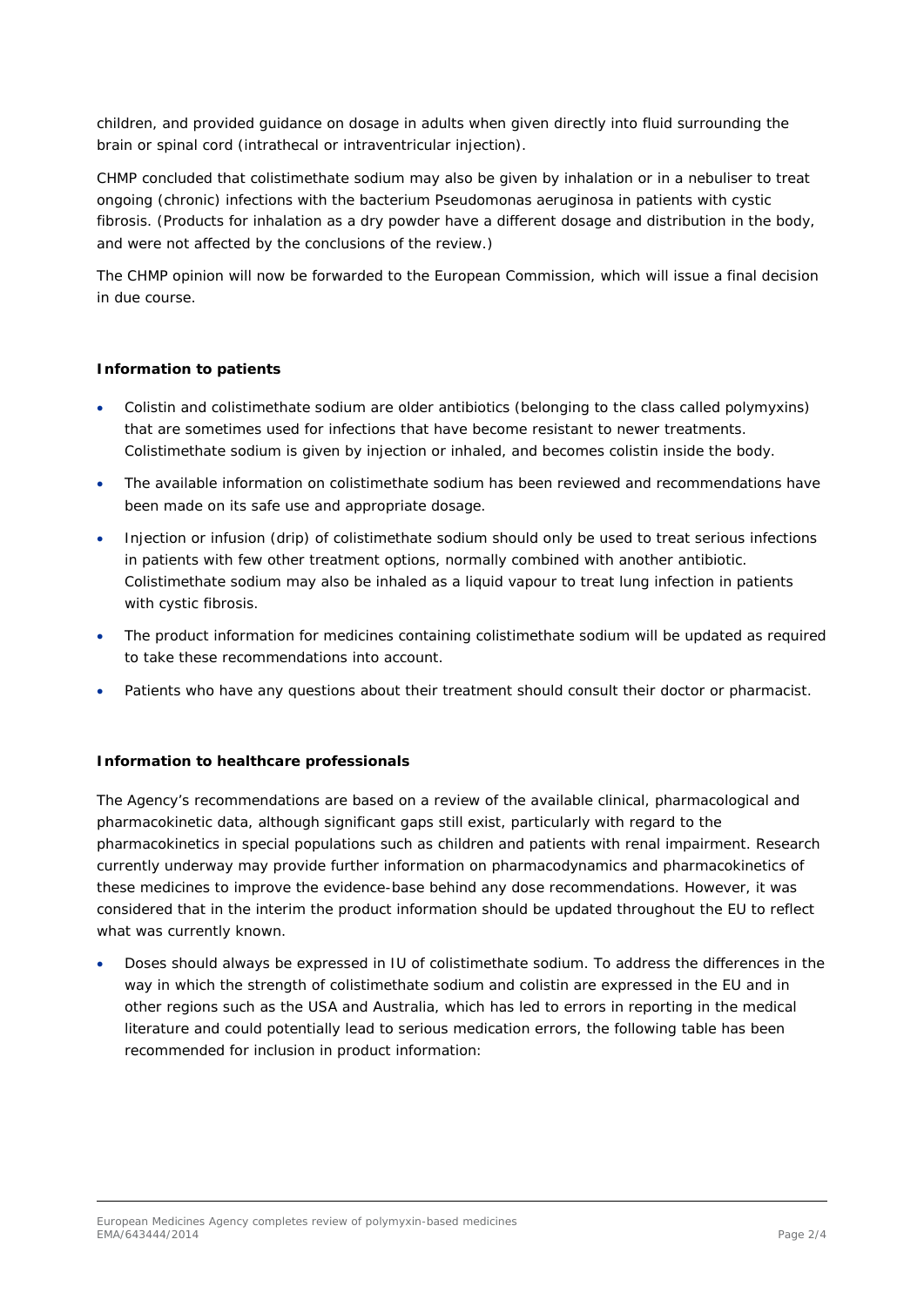| Colistimethate sodium<br>$\mid$ (IU) | Colistimethate sodium<br>(mg) | <b>Colistin-base activity (CBA)</b><br>$(mg)^1$ |
|--------------------------------------|-------------------------------|-------------------------------------------------|
| 12 500                               |                               | 0.4                                             |
| 150 000                              | 12                            | 5                                               |
| 1 000 000                            | 80                            | 34                                              |
| 4 500 000                            | 360                           | 150                                             |
| 9 000 000                            | 720                           | 300                                             |

- **Intravenous** colistimethate sodium is indicated in adults and children including neonates for the treatment of serious infections due to aerobic Gram-negative pathogens in patients with limited treatment options. Consideration should be given to co-administration with another antibacterial agent whenever this is possible.
- Dosage should be in line with relevant treatment guidelines. Based on the limited available evidence the recommended dose in adults is 9 million IU daily in 2 or 3 divided doses as a slow intravenous infusion; in critically ill patients a loading dose of 9 million IU should be given. Doses should be reduced according to creatinine clearance in patients with renal impairment.
- In children, the suggested dose is 75,000 to 150,000 IU/kg daily, in 3 divided doses.
- Intravenous colistimethate sodium does not cross the blood-brain barrier to a significant extent. Where appropriate, adult doses of 125,000 IU for intraventricular administration and no more than this for intrathecal administration are recommended.
- Use of intravenous colistimethate sodium together with other medications that are potentially nephrotoxic or neurotoxic should be undertaken with great caution.
- When given *by inhalation*, colistimethate sodium solutions may be used for the management of chronic pulmonary infections due to *Pseudomonas aeruginosa* in adults and children with cystic fibrosis. The recommended dose in adults is 1 to 2 million IU given 2 to 3 times a day, and in children 0.5 to 1 million IU twice daily, adjusted according to the severity of the condition and the response.

A parallel review is currently underway, looking at the quality of the products and the way the potency of colistimethate sodium is measured and tested, and may result in further changes to the product information once complete.

#### **More about the medicine**

Polymyxins are a group of antibiotics that includes colistin and colistimethate sodium (a 'prodrug' that is converted to colistin in the body), which have been available in the EU since the 1960s for the treatment of susceptible infections. Currently, products containing colistimethate sodium for use by injection or by inhalation as a solution or as a mist (nebulised) are approved under various trade names in Austria, Belgium, Bulgaria, Croatia, the Czech Republic, Denmark, Estonia, France, Germany, Greece, Hungary, Ireland, Italy, Luxembourg, Malta, Netherlands Poland, Portugal, Romania, Slovakia,

<span id="page-2-0"></span> <sup>1</sup> Based on a nominal potency of the drug substance of 12,5000IU/mg or 0.424mg CBA/mg: both IU and mg CBA are expressions of potency and have only approximate relation to the mass of drug substance.